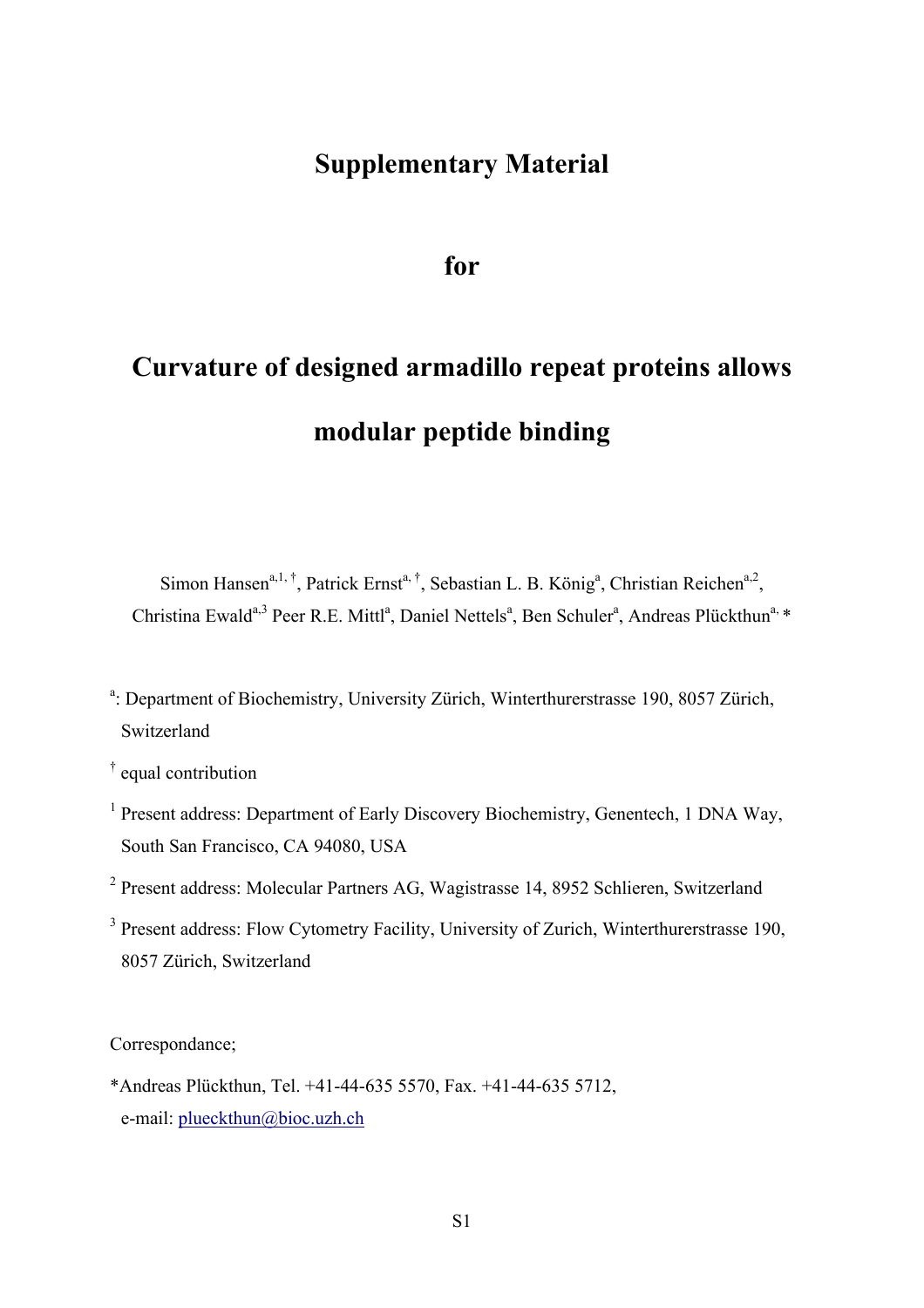#### **Supplementary Figures and captions**



**Supplementary Figure S1.** Geometry populations of dArmRP – one protein chain per asymmetric unit (AU).  $C^{\alpha}(P/P+2)$  of all internal repeat pairs of each chain (chain A) are plotted. The plot title indicates the PDB-ID of the structure analyzed. Here only one chain per AU is present, hence no averaging of  $C^{\alpha}(P/P+2)$  is possible.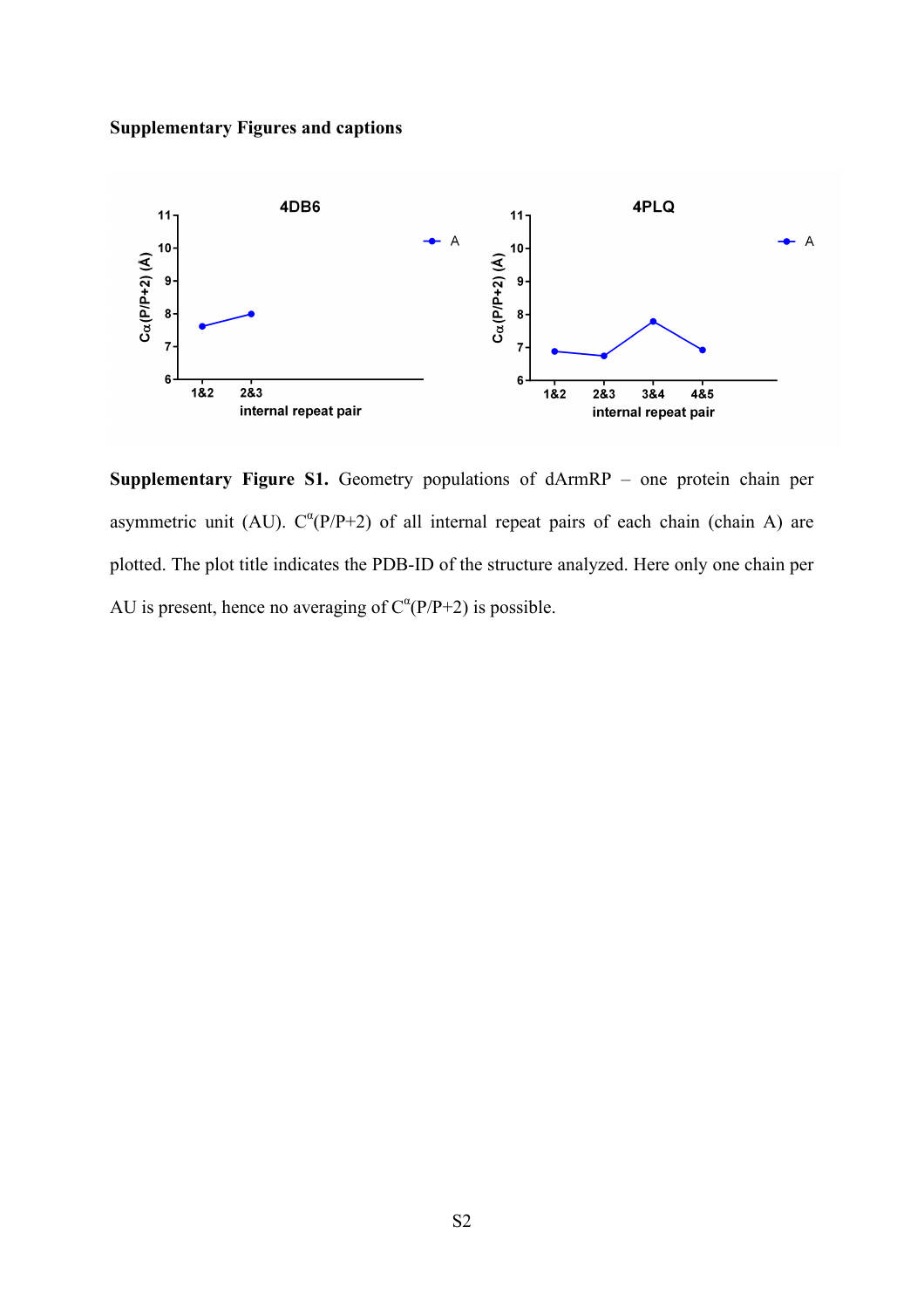

**Supplementary Figure S2.** Geometry populations of dArmRP – one population per asymmetric unit (AU).  $C^{\alpha}(P/P+2)$  of all internal repeat pairs of each chain (shown in different colors and connected by lines, see legend) are plotted. The plot title indicates the PDB-ID of the structure analyzed. Here only one population per AU is present, hence geometry parameters of the same internal repeat pairs were averaged among all chains in the AU. Justifications for classifications in one or more populations are explained in Materials and Methods in the main text.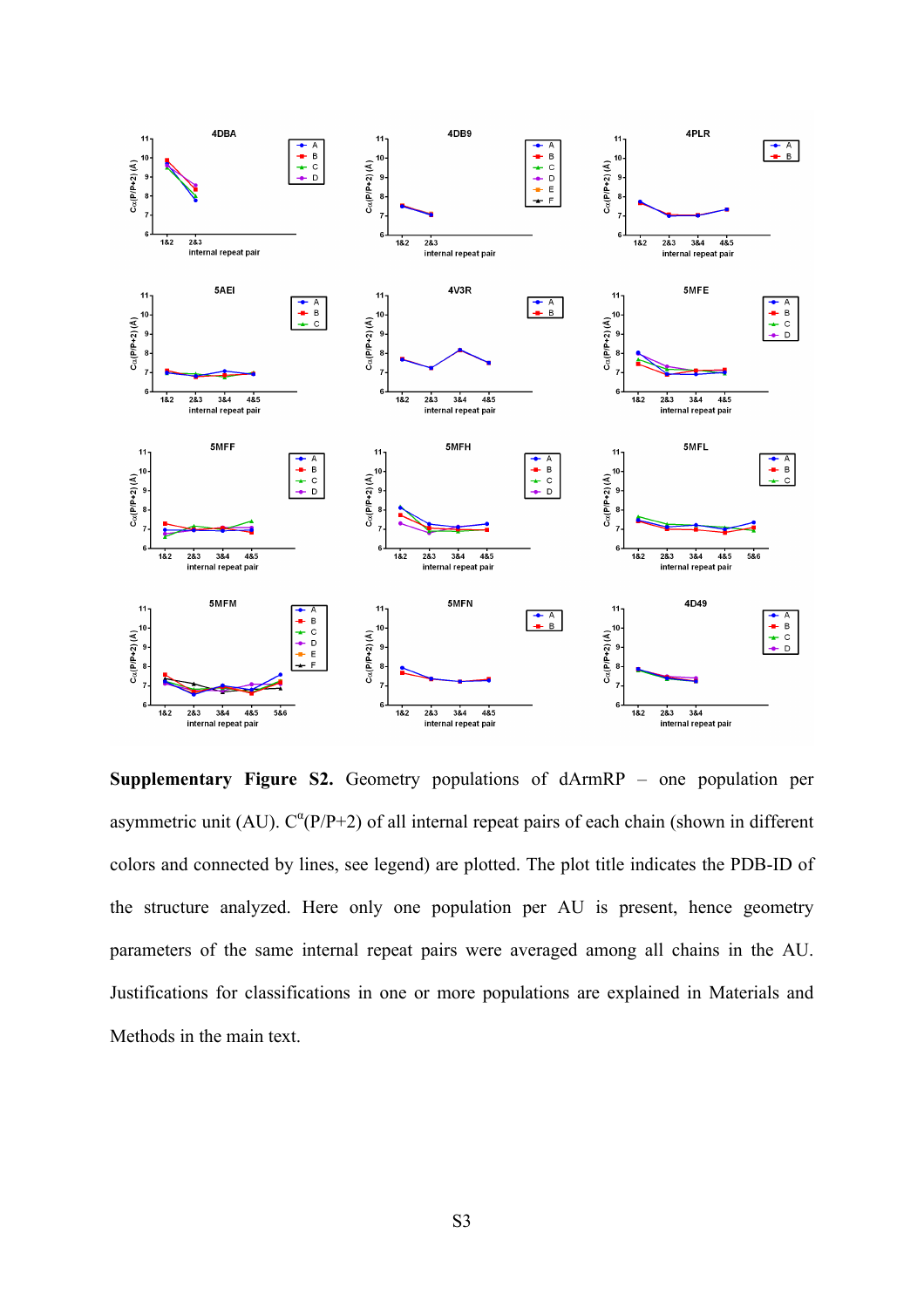

**Supplementary Figure S3.** Geometry populations of dArmRP – two populations per asymmetric unit (AU).  $C^{\alpha}(P/P+2)$  of all internal repeat pairs of each chain (shown in different colors and connected by lines, see legend) are plotted. The plot title indicates the PDB-ID of the structure analyzed. Here two populations per AU are present. Hence, in case of only two chains per AU, the geometry parameters of each chain were treated as independent measurement in the analysis dataset. If four chains are present in the AU, the geometry parameters were averaged among chains of the same population for each repeat pair. Chains within the same population are indicated by black boxes around the chain IDs in the legend. Justifications for classifications in one or more populations are explained in Materials and Methods in the main text.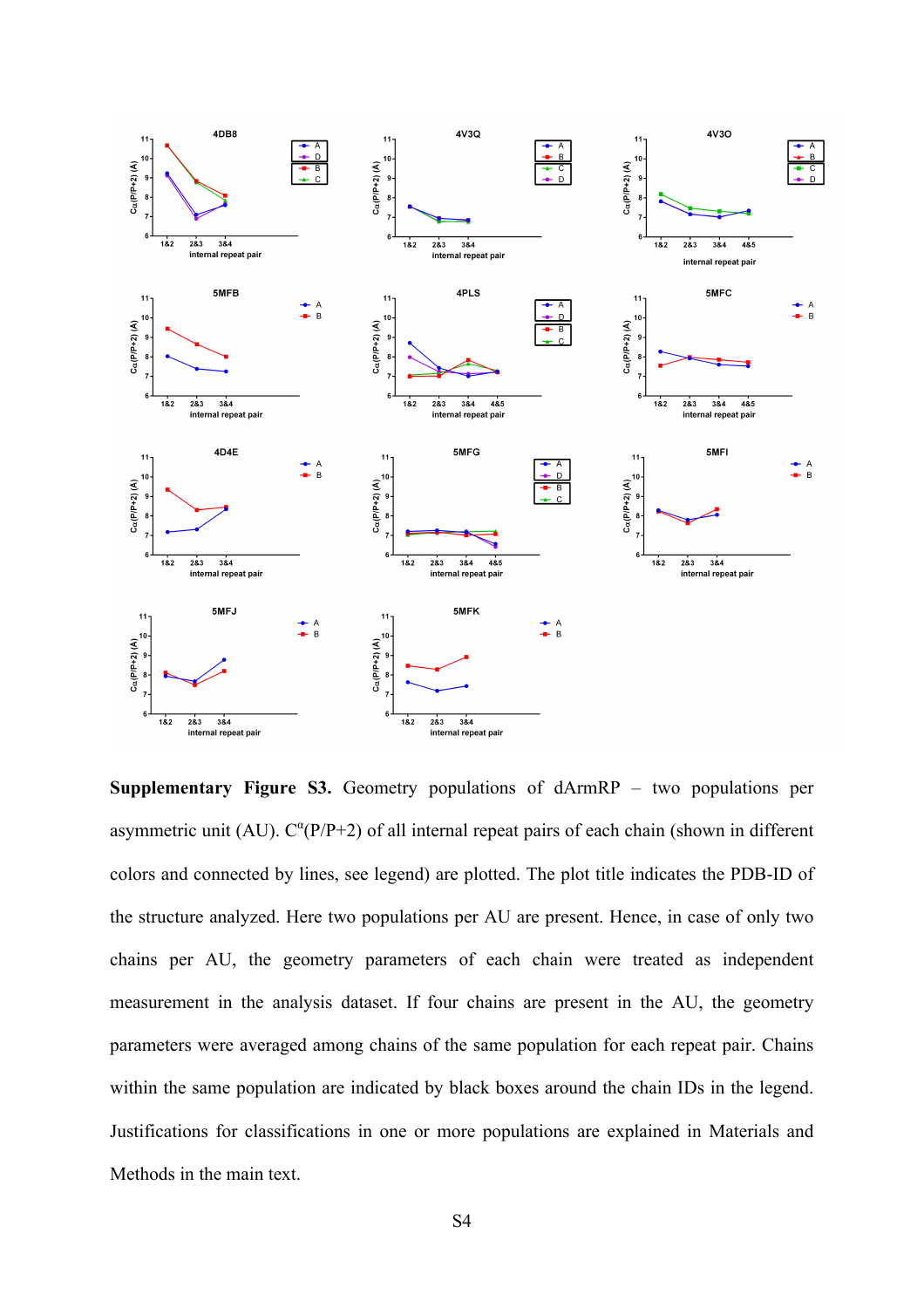

**Supplementary Figure S4.** Geometry populations of dArmRP – more than two populations per asymmetric unit (AU).  $C^{a}(P/P+2)$  of all internal repeat pairs of each chain (shown in different colors and connected by lines, see legend) are plotted. The plot title indicates the PDB-ID of the structure analyzed. Here more than two populations per AU are present. Hence the geometry parameters were averaged among chains of the same population for each internal repeat pair and used as independent measurements in the analysis dataset. Chains within the same population are indicated by black boxes around the chain IDs in the legend. Justifications for classifications in one or more populations are explained in Materials and Methods in the main text.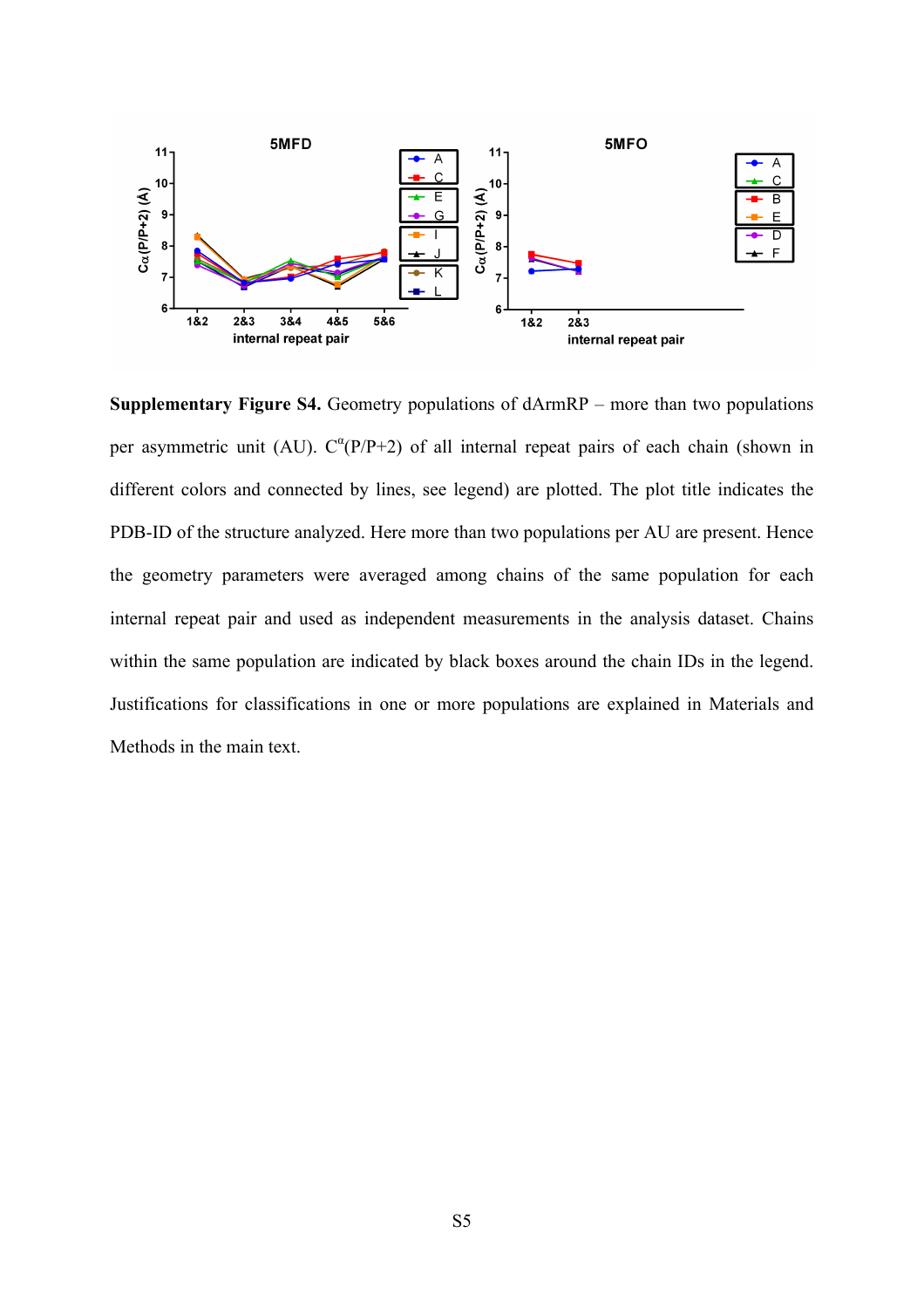### **Supplementary Tables**

### Supplementary Table ST1.

#### Crystallization conditions, data collection and refinement statistics.

| Protein                      | $Y_{III}(Dq)_{4}CqI$        | $Y_{III}M_5A_{II}/(RR)_4$    |
|------------------------------|-----------------------------|------------------------------|
| PDB-ID                       | 5MFB                        | 5MFE                         |
|                              |                             |                              |
| Crystalization condition     | 25 % w/v PEG 2000 MME       | 5% w/v PEG 8000              |
|                              | 0.3 M Na Acetate            | 27.3% v/v MPD                |
|                              | 0.1 M Na Cacodylate pH 6.5  | $0.2$ M CaCl <sub>2</sub>    |
|                              |                             | 0.1 M Na Cacodylate pH 7.0   |
| Data collection              |                             |                              |
| Resolution range $(A)$       | $42.81 - 2.30(2.42 - 2.30)$ | $48.35 - 1.95 (2.00 - 1.95)$ |
| Space group                  | C <sub>2</sub>              | $P 2_1 2_1 2_1$              |
| Unit cell parameters         |                             |                              |
| a, b, c(A)                   | 139.23, 46.56, 90.81        | 82.00, 103.67, 134.18        |
| $\alpha, \beta, \gamma$ (°)  | 90, 128.55, 90              | 90, 90, 90                   |
| Unique reflections           | 20111                       | 83955                        |
| Multiplicity                 | 3.8(4.0)                    | 8.6(8.8)                     |
| Completeness                 | 97.3 (97.1)                 | 99.9 (99.9)                  |
| R <sub>merge</sub>           | 0.081(1.85)                 | 0.241(3.68)                  |
| $R_{meas}$                   | 0.095(2.14)                 | 0.256(3.91)                  |
| $< I > \sqrt{\sigma}$        | 10.3(0.76)                  | 7.94(0.60)                   |
| CC(1/2)                      | 0.999(0.298)                | 0.996(0.155)                 |
| Wilson B-factor $(\AA^2)$    | 57.99                       | 33.38                        |
| Refinement                   |                             |                              |
| $R_{work}$                   | 0.184                       | 0.181                        |
| $R_{\text{free}}$            | 0.241                       | 0.230                        |
| RMSD of bond lengths $(\AA)$ | 0.010                       | 0.010                        |
| RMSD of bond angles $(°)$    | 1.29                        | 1.13                         |
| Average B-factor $(\AA^2)$   | 75.98                       | 40.90                        |
| Ramachandran plot (%)        |                             |                              |
| favored                      | 97.89                       | 99.82                        |
| allowed                      | 2.11                        | 0.181                        |
| outliers                     | 0.00                        | 0.00                         |
| Non-hydrogen atoms           |                             |                              |
| protein                      | 3486                        | 8433                         |
| ligands                      | $\boldsymbol{0}$            | 74                           |
| waters                       | 69                          | 458                          |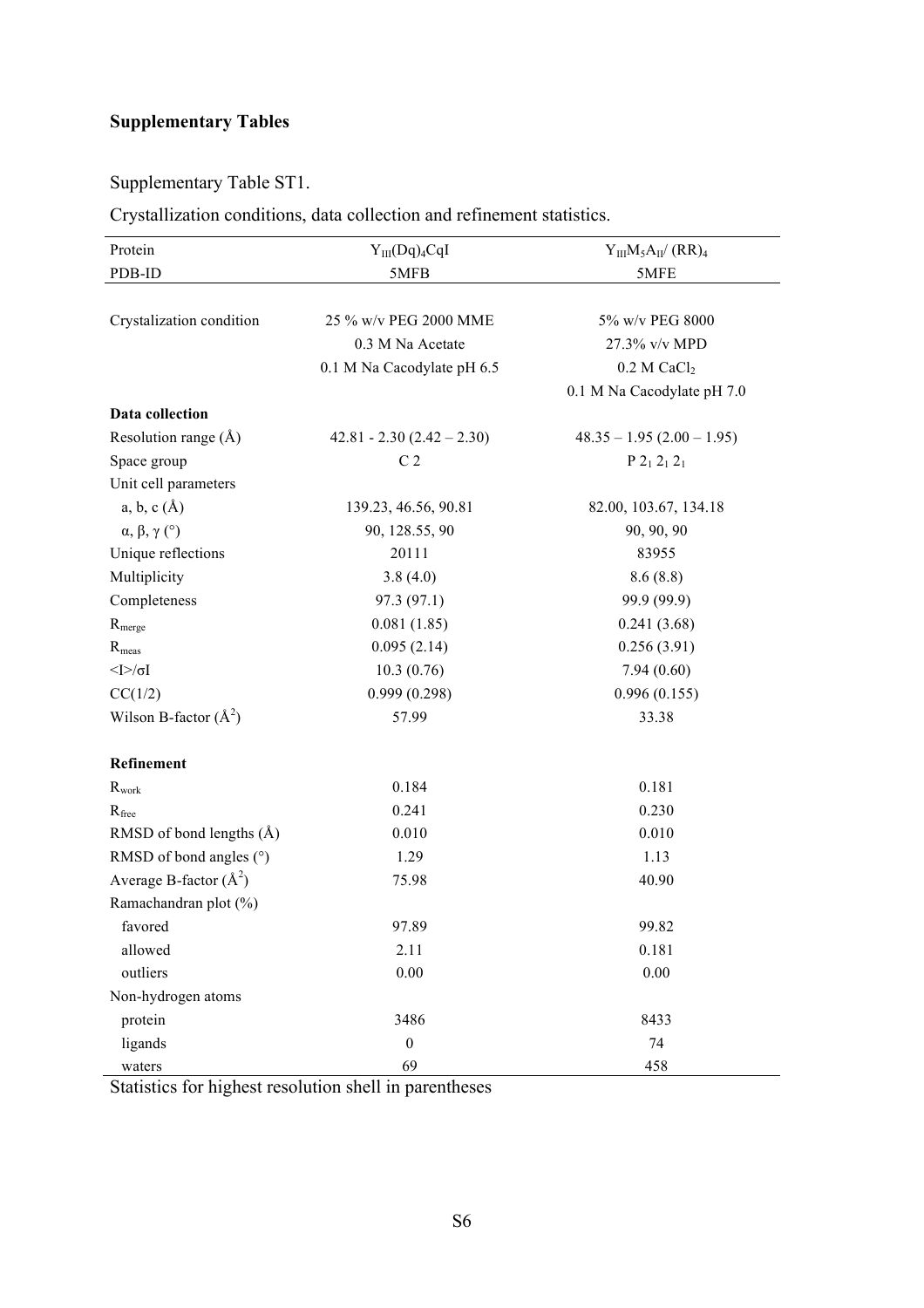Crystallization conditions, data collection and refinement statistics.

| Protein                                     | $Y_{III}M_5A_{II}/(RR)_5$   | $Y_{III}M_5A_{II}/(RR)_4$   |
|---------------------------------------------|-----------------------------|-----------------------------|
| PDB-ID                                      | 5MFF                        | 5MFG                        |
|                                             |                             |                             |
| Crystalization condition                    | 60% sat. $(NH_4)_2SO_4$     | 18 % w/v PEG 3350           |
|                                             | 0.1 M HEPES pH 8.0          | 0.15 M KSCN                 |
|                                             |                             | $0.2$ M CaCl <sub>2</sub>   |
|                                             |                             | 0.1 M Na Acetate pH 5.5     |
| Data collection                             |                             |                             |
| Resolution range $(\AA)$                    | $48.31 - 1.90(1.95 - 1.90)$ | $48.65 - 1.90(1.95 - 1.90)$ |
| Space group                                 | $P 212121$                  | $P_6$                       |
| Unit cell parameters                        |                             |                             |
| a, b, c(A)                                  | 81.76, 90.89, 179.66        | 168.54, 168.54, 80.58       |
| $\alpha, \beta, \gamma$ (°)                 | 90, 90, 90                  | 90, 90, 120                 |
| Unique reflections                          | 106118                      | 102534                      |
| Multiplicity                                | 11.0(11.2)                  | 20.6(20.5)                  |
| Completeness                                | 100(99.9)                   | 99.9 (98.3)                 |
| R <sub>merge</sub>                          | 0.108(4.68)                 | 0.138(6.14)                 |
| $R_{\rm meas}$                              | 0.113(4.91)                 | 0.141(6.34)                 |
| $<$ $\gtrsim$ $\gtrsim$ $\gtrsim$ $\gtrsim$ | 14.51(0.70)                 | 19.47(0.64)                 |
| CC(1/2)                                     | 0.999(0.273)                | 1.000(0.19)                 |
| Wilson B-factor $(\AA^2)$                   | 44.06                       | 35.80                       |
| Refinement                                  |                             |                             |
| $R_{\rm work}$                              | 0.184                       | 0.182                       |
| $R_{\text{free}}$                           | 0.213                       | 0.213                       |
| RMSD of bond lengths $(\AA)$                | 0.010                       | 0.003                       |
| RMSD of bond angles (°)                     | 1.11                        | 0.496                       |
| Average B-factor $(\AA^2)$                  | 52.2                        | 44.76                       |
| Ramachandran plot (%)                       |                             |                             |
| favored                                     | 99.73                       | 98.96                       |
| allowed                                     | 0.27                        | 0.94                        |
| outliers                                    | $\boldsymbol{0}$            | 0.09                        |
| Non-hydrogen atoms                          |                             |                             |
| protein                                     | 8502                        | 7998                        |
| ligands                                     | 56                          | 13                          |
| waters                                      | 396                         | 486                         |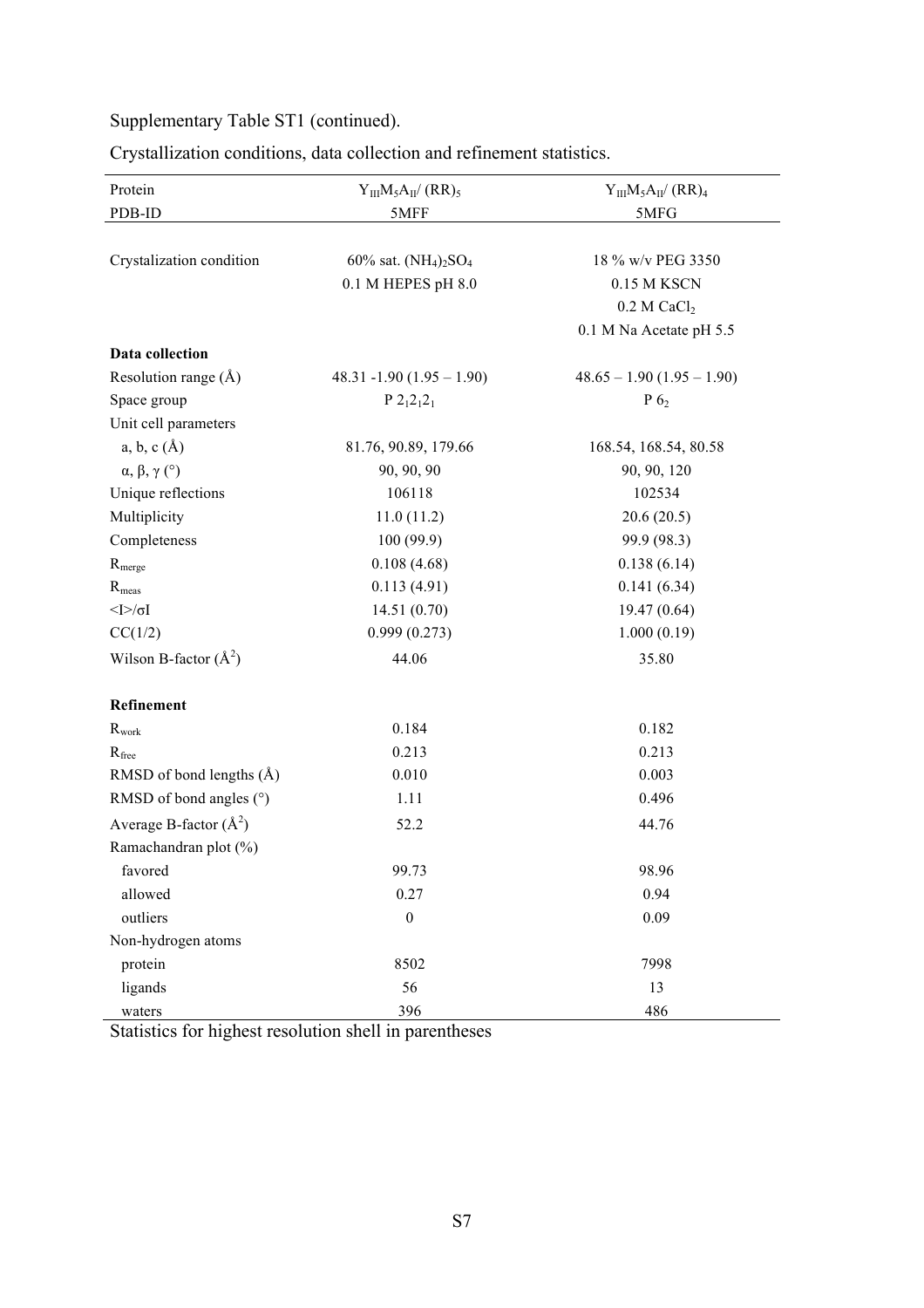| Crystallization conditions, data collection and refinement statistics. |  |  |  |
|------------------------------------------------------------------------|--|--|--|
|                                                                        |  |  |  |

| Protein                      | $Y_{III}M_5A_{II}/(RR)_5$   | $Y_{III}(Dq.V2)_4CqI / (KR)_4$ |
|------------------------------|-----------------------------|--------------------------------|
| PDB-ID                       | 5MFH                        | 5MFI                           |
|                              |                             |                                |
| Crystalization condition     | 5% w/v PEG 8000             | 25 % w/v PEG 2000 MME          |
|                              | 27.3% v/v MPD               | 0.3 M Na Acetate               |
|                              | $0.2$ M CaCl <sub>2</sub>   | 0.1 M Na Acetate pH 5.5        |
|                              | 0.1 M Na Cacodylate pH 6.7  |                                |
| Data collection              |                             |                                |
| Resolution range $(\AA)$     | $48.39 - 2.00(2.05 - 2.00)$ | $46.04 - 1.45(1.49 - 1.45)$    |
| Space group                  | $P 212121$                  | $P 212121$                     |
| Unit cell parameters         |                             |                                |
| a, b, c(A)                   | 81.48, 103.79, 134.01       | 50.80, 89.25, 107.50           |
| $\alpha, \beta, \gamma$ (°)  | 90, 90, 90                  | 90, 90, 90                     |
| Unique reflections           | 77426                       | 87337                          |
| Multiplicity                 | 13.1(11.0)                  | 13.1(12.5)                     |
| Completeness                 | 100(99.9)                   | 99.9 (99.9)                    |
| R <sub>merge</sub>           | 0.543(9.23)                 | 0.117(5.44)                    |
| $R_{meas}$                   | 0.565(9.68)                 | 0.118(5.85)                    |
| $<$ [> $\sim$ [              | 5.52(0.29)                  | 15.1(0.52)                     |
| CC(1/2)                      | 0.990(0.108)                | 1.00(0.230)                    |
| Wilson B-factor $(\AA^2)$    | 35.55                       | 24.21                          |
| Refinement                   |                             |                                |
| $R_{work}$                   | 0.199                       | 0.202                          |
| $R_{\text{free}}$            | 0.232                       | 0.228                          |
| RMSD of bond lengths $(\AA)$ | 0.008                       | 0.009                          |
| RMSD of bond angles (°)      | 1.05                        | 1.04                           |
| Average B-factor $(\AA^2)$   | 44.57                       | 34.92                          |
| Ramachandran plot (%)        |                             |                                |
| favored                      | 99.74                       | 97.94                          |
| allowed                      | 0.18                        | 2.06                           |
| outliers                     | 0.09                        | 0.00                           |
| Non-hydrogen atoms           |                             |                                |
| protein                      | 8581                        | 3726                           |
| ligands                      | 21                          | $\boldsymbol{0}$               |
| waters                       | 532                         | 580                            |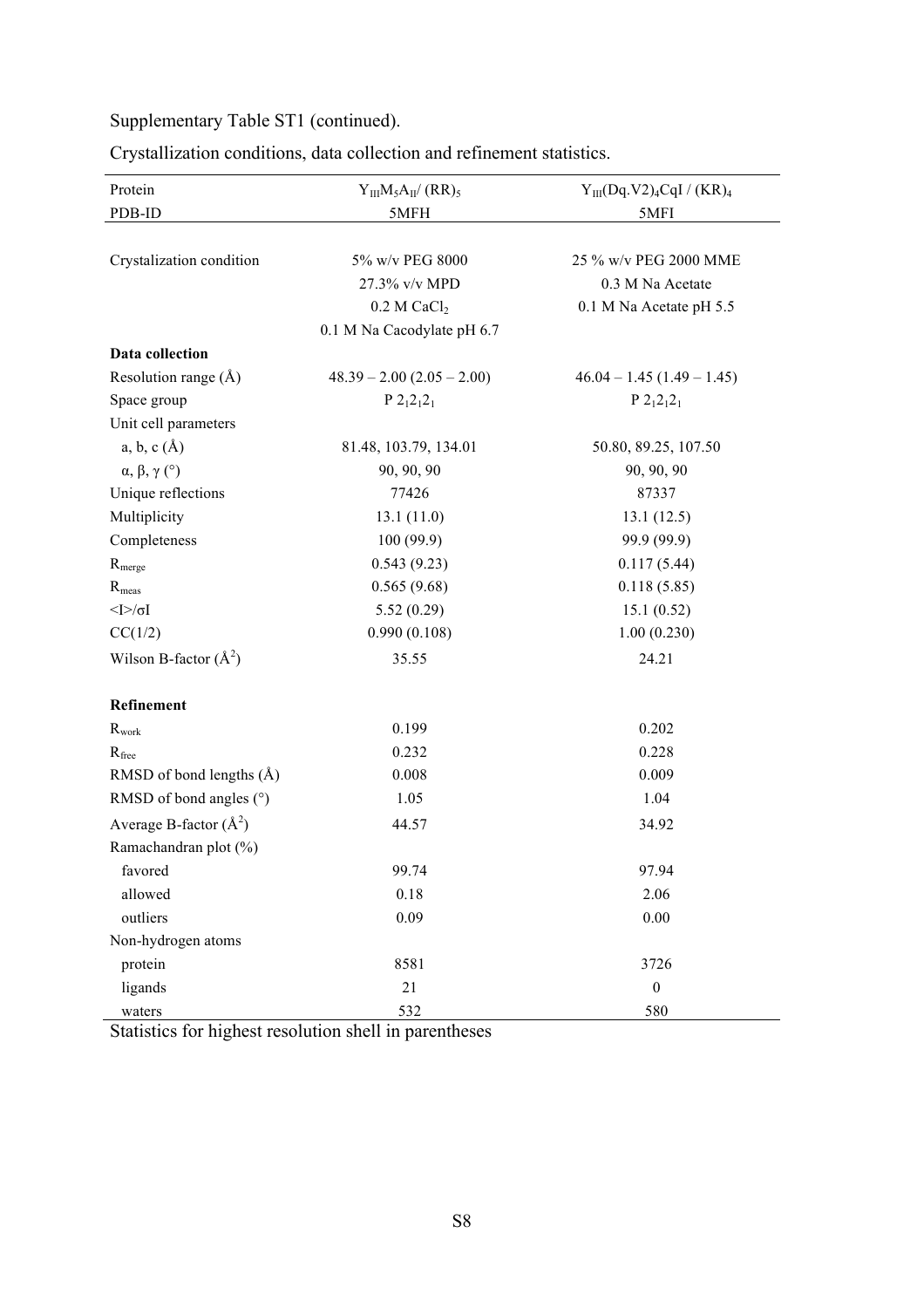| Crystallization conditions, data collection and refinement statistics. |  |  |  |
|------------------------------------------------------------------------|--|--|--|
|                                                                        |  |  |  |

| Protein                      | $YIII(Dq.V2)4CqI / (KR)_{5}$   | $Y_{III}(Dq.V1)_{4}C_{PAF}/(KR)4$ |
|------------------------------|--------------------------------|-----------------------------------|
| PDB-ID                       | 5MFJ                           | 5MFK                              |
|                              |                                |                                   |
| Crystalization condition     | 25 % w/v PEG 2000 MME          | 25 % w/v PEG 2000 MME             |
|                              | 0.3 M Na Acetate               | 0.2 M KSCN                        |
|                              | 0.1 M Tris pH 8.5              | 0.1 M NaAcetate pH 5.5            |
| <b>Data collection</b>       |                                |                                   |
| Resolution range $(\AA)$     | $46.13 - 1.53$ $(1.57 - 1.53)$ | $40.41 - 2.30(2.42 - 2.30)$       |
| Space group                  | $P 212121$                     | $P_1$                             |
| Unit cell parameters         |                                |                                   |
| a, b, c(A)                   | 51.11, 89.25, 107.19           | 67.47, 51.92, 69.68               |
| $\alpha, \beta, \gamma$ (°)  | 90, 90, 90                     | 90, 112.58, 90                    |
| Unique reflections           | 74727                          | 20024                             |
| Multiplicity                 | 12.9(6.2)                      | 3.3(3.2)                          |
| Completeness                 | 99.9 (100)                     | 97.5 (95.4)                       |
| R <sub>merge</sub>           | 0.093(5.37)                    | 0.042(0.366)                      |
| $R_{meas}$                   | 0.097(5.61)                    | 0.051(0.44)                       |
| $<$ [> $\sim$ [              | 16.98(0.56)                    | 21.8(5.36)                        |
| CC(1/2)                      | 1.00(0.179)                    | 0.999(0.918)                      |
| Wilson B-factor $(\AA^2)$    | 28.29                          | 42.95                             |
| Refinement                   |                                |                                   |
| $R_{\rm work}$               | 0.206                          | 0.184                             |
| $R_{\text{free}}$            | 0.237                          | 0.242                             |
| RMSD of bond lengths $(\AA)$ | 0.009                          | 0.009                             |
| RMSD of bond angles (°)      | 1.00                           | 1.13                              |
| Average B-factor $(\AA^2)$   | 39.51                          | 50.82                             |
| Ramachandran plot (%)        |                                |                                   |
| favored                      | 99.59                          | 98.96                             |
| allowed                      | 0.41                           | 0.83                              |
| outliers                     | 0.00                           | 0.21                              |
| Non-hydrogen atoms           |                                |                                   |
| protein                      | 4085                           | 3685                              |
| ligands                      | $\boldsymbol{0}$               | $\boldsymbol{0}$                  |
| waters                       | 476                            | 158                               |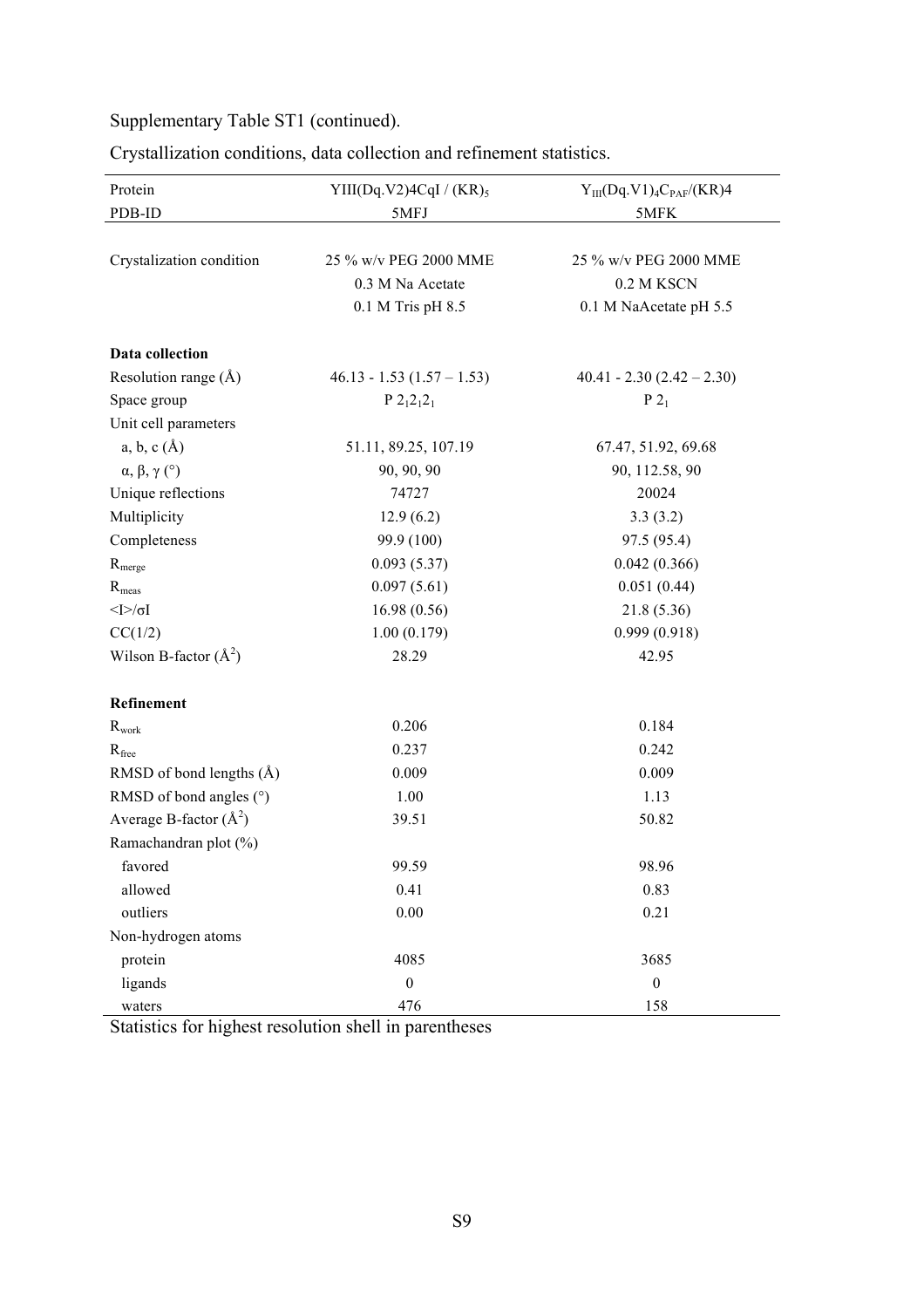| Crystallization conditions, data collection and refinement statistics. |  |  |  |  |  |  |
|------------------------------------------------------------------------|--|--|--|--|--|--|
|------------------------------------------------------------------------|--|--|--|--|--|--|

| Protein                      | $(KR)_{5}$ <sub>10</sub> $Y_{III}M_6A_{II}$ | $Y_{III}M_6A_{II}$ GS <sub>11</sub> (KR) <sub>5</sub> |
|------------------------------|---------------------------------------------|-------------------------------------------------------|
| PDB-ID                       | 5MFL                                        | 5MFM                                                  |
|                              |                                             |                                                       |
| Crystalization condition     | 37.5% (MPD/PEG 1000/PEG 3350)               | 37.5% (MPD/PEG 1000/PEG 3350)                         |
|                              | $0.03$ M $MgCl2$                            | $0.03$ M $MgCl2$                                      |
|                              | $0.03$ M CaCl <sub>2</sub>                  | $0.03$ M CaCl <sub>2</sub>                            |
|                              | Bicine/TRIS pH 8.5                          | Bicine/TRIS pH 8.5                                    |
| Data collection              |                                             |                                                       |
| Resolution range $(\AA)$     | $49.56 - 2.50 (2.58 - 2.50)$                | $44.69 - 2.3(2.36 - 2.30)$                            |
| Space group                  | $P_3221$                                    | $P_1$                                                 |
| Unit cell parameters         |                                             |                                                       |
| a, b, c(A)                   | 93.10, 93.10, 188.48                        | 81.76, 89.39, 123.85                                  |
| $\alpha, \beta, \gamma$ (°)  | 90, 90, 120                                 | 90, 97.07, 90                                         |
| Unique reflections           | 33299                                       | 77719                                                 |
| Multiplicity                 | 6.2(6.3)                                    | 4.2(4.3)                                              |
| Completeness                 | 99.4 (99.8)                                 | 98.6 (99.1)                                           |
| R <sub>merge</sub>           | 0.165(2.34)                                 | 0.114(1.63)                                           |
| $R_{meas}$                   | 0.179(2.55)                                 | 0.131(1.86)                                           |
| $\leq$ $\geq$ $\leq$ $\leq$  | 8.21(0.61)                                  | 8.67(1.07)                                            |
| CC(1/2)                      | 0.998(0.191)                                | 0.999(0.301)                                          |
| Wilson B-factor $(\AA^2)$    | 66.91                                       | 50.87                                                 |
| Refinement                   |                                             |                                                       |
| $R_{work}$                   | 0.206                                       | 0.217                                                 |
| $R_{\text{free}}$            | 0.255                                       | 0.251                                                 |
| RMSD of bond lengths $(\AA)$ | 0.008                                       | 0.008                                                 |
| RMSD of bond angles $(°)$    | 1.11                                        | 1.03                                                  |
| Average B-factor $(\AA^2)$   | 76.69                                       | 78.71                                                 |
| Ramachandran plot (%)        |                                             |                                                       |
| favored                      | 99.70                                       | 98.79                                                 |
| allowed                      | 0.30                                        | 1.21                                                  |
| outliers                     | 0.00                                        | 0.00                                                  |
| Non-hydrogen atoms           |                                             |                                                       |
| protein                      | 7441                                        | 15536                                                 |
| ligands                      | 42                                          | 57                                                    |
| waters                       | 156                                         | 358                                                   |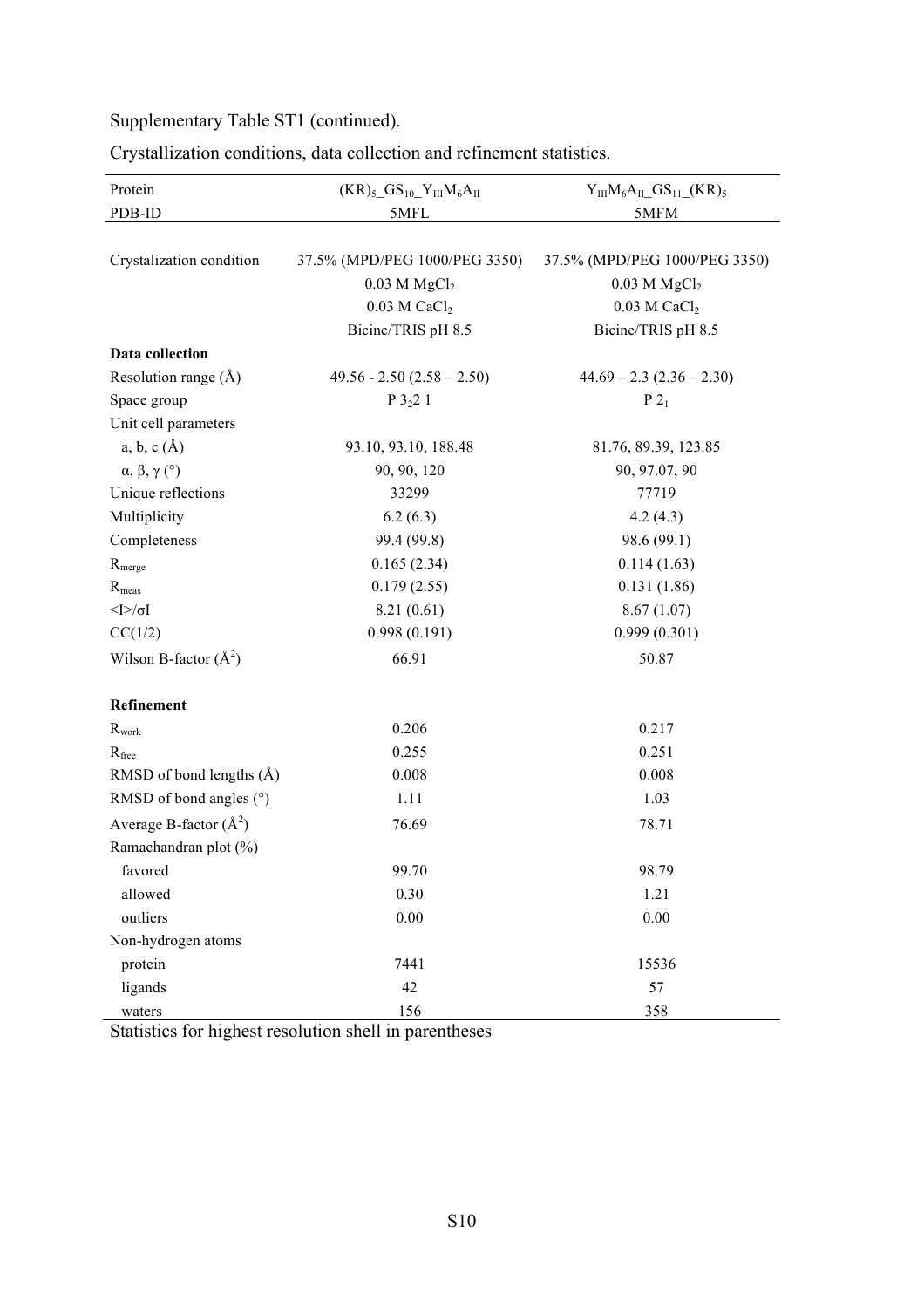Crystallization conditions, data collection and refinement statistics.

| Protein                           | $Y_{III}M_5A_{II}$           | $Y_{III}M_3A_{III}$         |
|-----------------------------------|------------------------------|-----------------------------|
| PDB-ID                            | 5MFN                         | 5MFO                        |
|                                   |                              |                             |
| Crystalization condition          | 2.4 M Na Malonate pH 7.0     | 25% w/v PEG 2000 MME        |
|                                   | $0.2$ M CaCl <sub>2</sub>    | 0.2 M Ca Acetate            |
|                                   |                              | 0.1 M Na Acetate pH 5.5     |
| Data collection                   |                              |                             |
| Resolution range $(\AA)$          | $46.66 - 2.80 (2.94 - 2.80)$ | $48.29 - 1.30(1.33 - 1.30)$ |
| Space group                       | $P_{0,2}$ 2                  | $P_4$                       |
| Unit cell parameters              |                              |                             |
| a, b, c(A)                        | 142.55, 142.55, 142.12       | 83.92, 83.92, 166.15        |
| $\alpha$ , $\beta$ , $\gamma$ (°) | 90, 90, 120                  | 90, 90, 90                  |
| Unique reflections                | 21564                        | 278605                      |
| Multiplicity                      | 39.7 (37.4)                  | 11.2(11.1)                  |
| Completeness                      | 99.9 (99.9)                  | 99.3 (98.1)                 |
| R <sub>merge</sub>                | 0.257(7.643)                 | 0.056(1.70)                 |
| $R_{\rm meas}$                    | 0.260(7.75)                  | 0.058(1.78)                 |
| $<$ [> $\sim$ [                   | 18.68(0.69)                  | 19.48 (1.44)                |
| CC(1/2)                           | 1.00(0.184)                  | 1.00(0.475)                 |
| Wilson B-factor $(\AA^2)$         | 89.30                        | 17.83                       |
| Refinement                        |                              |                             |
| $R_{\rm work}$                    | 0.200                        | 0.159                       |
| $R_{\text{free}}$                 | 0.246                        | 0.178                       |
| RMSD of bond lengths $(\AA)$      | 0.010                        | 0.008                       |
| RMSD of bond angles (°)           | 1.320                        | 0.898                       |
| Average B-factor $(\AA^2)$        | 131.9                        | 27.83                       |
| Ramachandran plot (%)             |                              |                             |
| favored                           | 98.38                        | 99.58                       |
| allowed                           | 1.08                         | 0.42                        |
| outliers                          | 0.54                         | $\boldsymbol{0}$            |
| Non-hydrogen atoms                |                              |                             |
| protein                           | 4133                         | 9686                        |
| ligands                           | 21                           | 23                          |
| waters                            | 16                           | 1305                        |